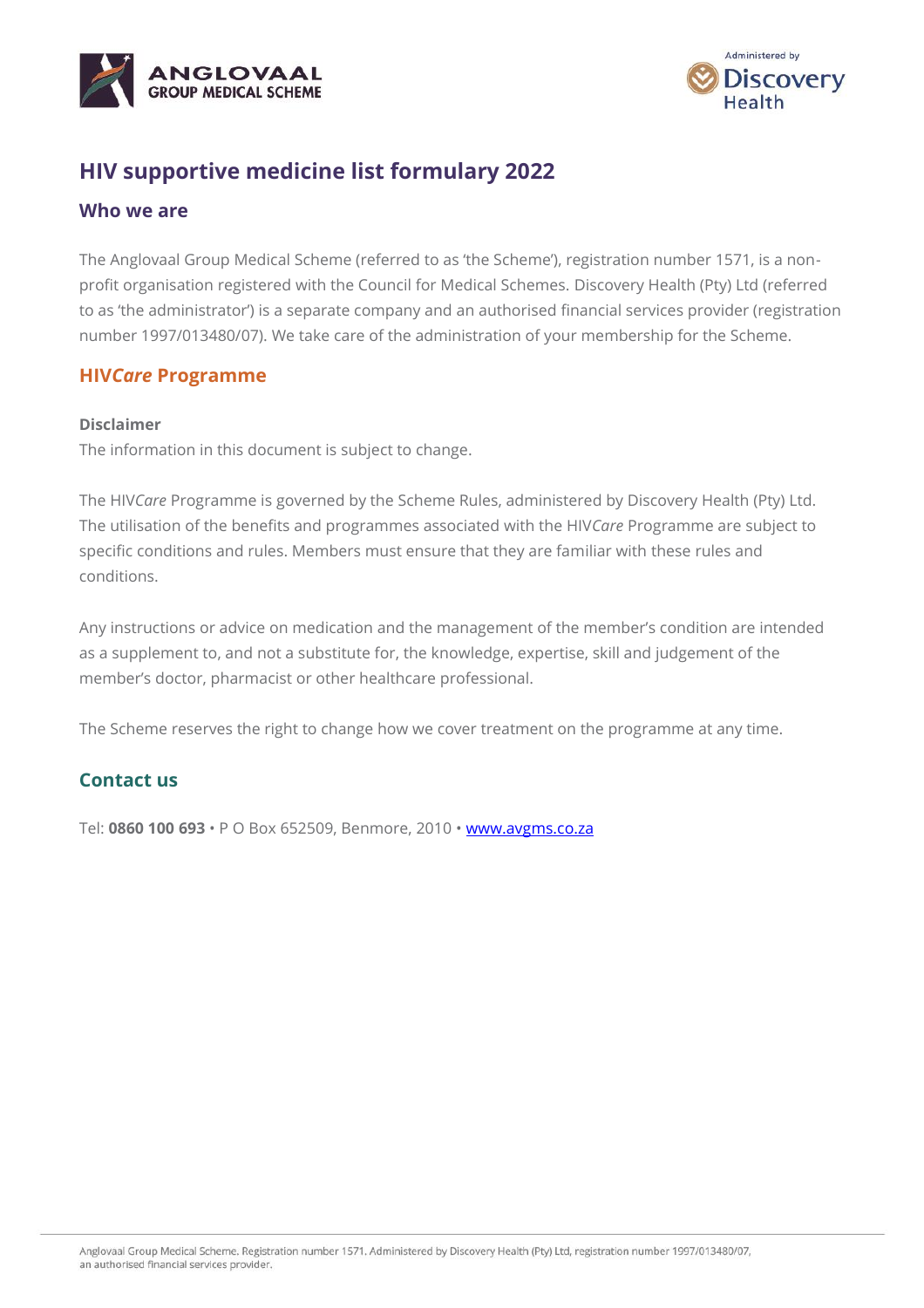



# **HIV supportive medicine list (formulary)**

| <b>Condition</b>         | NAPPI_6 | <b>Product Name</b>                   | <b>Strength</b>   | <b>Form</b>   |
|--------------------------|---------|---------------------------------------|-------------------|---------------|
| <b>Fungal Infections</b> | 723427  | Aricon                                | 200 <sub>mg</sub> | CAP           |
| <b>Fungal Infections</b> | 720661  | Auro fluconazole                      | 200mg             | CAP           |
| <b>Fungal Infections</b> | 704356  | Austell fluconazole                   | 200 <sub>mg</sub> | CAP           |
| <b>Fungal Infections</b> | 701100  | Candacide                             | 100000u/1mL       | SUS           |
| <b>Fungal Infections</b> | 835056  | Canstat oral                          | 100000u/1mL       | SUS           |
| <b>Fungal Infections</b> | 704116  | Cipla-fluconazole                     | 200mg             | CAP           |
| <b>Fungal Infections</b> | 3000905 | Fluconazole strides                   | 200mg             | CAP           |
| <b>Fungal Infections</b> | 700202  | Flucoric                              | 200mg             | CAP           |
| <b>Fungal Infections</b> | 875368  | Ketazol                               | 200mg             | <b>TAB</b>    |
| Fungal Infections        | 835285  | Nystacid                              | 100000u/1mL       | SUS           |
| <b>Fungal Infections</b> | 720045  | Zydus fluconazole                     | 200mg             | CAP           |
| HIV - Combinations       | 3001945 | Cotrizid                              |                   | <b>TAB</b>    |
| HIV - Related Infections | 717371  | Aciclovir sandoz                      | 400mg             | <b>TAB</b>    |
| HIV - Related Infections | 704778  | Acitab-200 dt                         | 200mg             | <b>DSP</b>    |
| HIV - Related Infections | 719670  | Acyclovir biotech                     | 200mg             | <b>TAB</b>    |
| HIV - Related Infections | 703474  | Adco ceftriaxone powder for injection | 1g                | IN            |
| HIV - Related Infections | 827282  | Adco-acyclovir                        | 200mg             | <b>TAB</b>    |
| HIV - Related Infections | 780561  | Adco-erythromycin                     | 250mg             | CAP           |
| HIV - Related Infections | 893402  | A-lennon doxycycline hcl              | 100 <sub>mg</sub> | CAP           |
| HIV - Related Infections | 702148  | Amzole                                | 400mg             | <b>TAB</b>    |
| HIV - Related Infections | 715866  | Anaerobyl                             | 400mg             | <b>TAB</b>    |
| HIV - Related Infections | 3000849 | Azimax forte                          | 500mg             | <b>TAB</b>    |
| HIV - Related Infections | 3002137 | Azithromycin 500 biotech              | 500mg             | <b>TAB</b>    |
| HIV - Related Infections | 3002135 | Azithromycin new formulation aspen    | 500mg             | <b>TAB</b>    |
| HIV - Related Infections | 718711  | Azithromycin zydus                    | 500mg             | <b>TAB</b>    |
| HIV - Related Infections | 788708  | Bemetrazole                           | 400mg             | <b>TAB</b>    |
| HIV - Related Infections | 791350  | Benzathinepen 1,2mu-fresenius         | 1200000u          | $\mathsf{IN}$ |
| HIV - Related Infections | 707242  | Bio-metronidazole                     | 400mg             | <b>TAB</b>    |
| HIV - Related Infections | 713793  | Biotech ciprofloxacin                 | 500mg             | <b>TAB</b>    |
| HIV - Related Infections | 831913  | Canex vag                             | $1\%$             | <b>VCR</b>    |
| HIV - Related Infections | 892147  | Cifran 500                            | 500 <sub>mg</sub> | <b>TAB</b>    |
| HIV - Related Infections | 703045  | Ciprogen                              | 500 <sub>mg</sub> | <b>TAB</b>    |
| HIV - Related Infections | 716731  | Cozole                                | 480mg             | <b>TAB</b>    |
| HIV - Related Infections | 700287  | Cpl alliance ciprofloxacin            | 500 <sub>mg</sub> | <b>TAB</b>    |
| HIV - Related Infections | 716944  | Cyclidox                              | 100mg             | CAP           |
| HIV - Related Infections | 860581  | Cyclivex                              | 400mg             | <b>TAB</b>    |
| HIV - Related Infections | 894842  | Doctrim                               | 240mg/5ml         | SUS           |
| HIV - Related Infections | 722844  | Doxycycline biotech                   | 100 <sub>mg</sub> | <b>TAB</b>    |
| HIV - Related Infections | 809667  | Doxycyl                               | 100MG             | CAP           |
| HIV - Related Infections | 714192  | Doxytet                               | 100 <sub>mg</sub> | CAP           |
| HIV - Related Infections | 721778  | Durobac 'ds'                          | 960 <sub>mg</sub> | <b>TAB</b>    |
| HIV - Related Infections | 710310  | Eryko                                 | 250mg             | <b>TAB</b>    |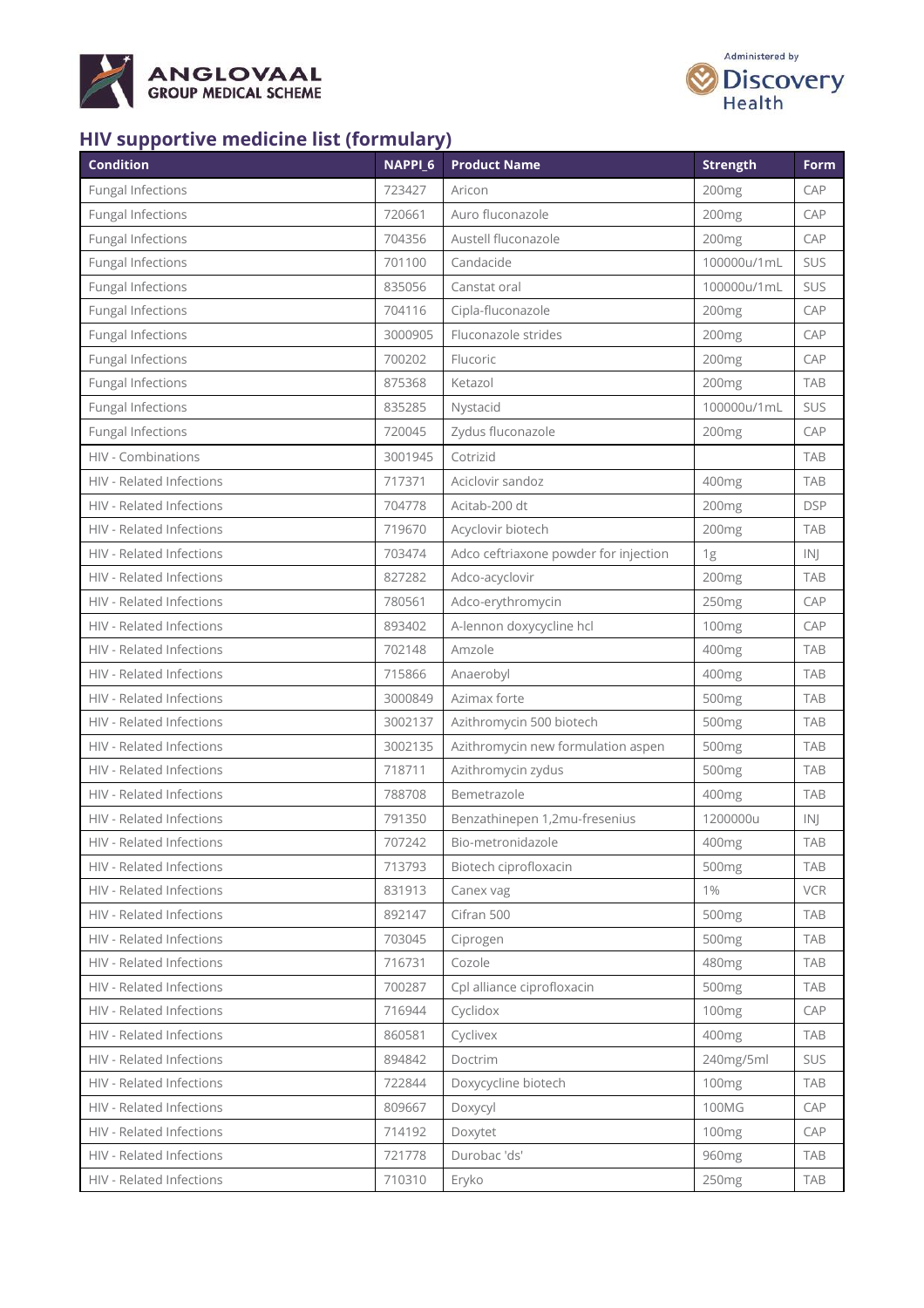



| HIV - Related Infections                      | 720331 | Flopro                            | 500mg             | <b>TAB</b> |
|-----------------------------------------------|--------|-----------------------------------|-------------------|------------|
| <b>HIV - Related Infections</b>               | 846341 | Fungispor (1 applicator)          | 1%                | <b>VCR</b> |
| HIV - Related Infections                      | 729752 | Gyno pevaryl                      | 150 <sub>mg</sub> | VAT        |
| HIV - Related Infections                      | 705259 | <b>Ilvitrim</b>                   | 240mg/5ml         | SUS        |
| HIV - Related Infections                      | 704095 | <b>Ilvitrim</b>                   | 480mg             | <b>TAB</b> |
| HIV - Related Infections                      | 720977 | Klaribin                          | 500 <sub>mg</sub> | <b>TAB</b> |
| HIV - Related Infections                      | 704464 | Klarithran                        | 500 <sub>mg</sub> | <b>TAB</b> |
| HIV - Related Infections                      | 707256 | Klarizon                          | 500 <sub>mg</sub> | <b>TAB</b> |
| HIV - Related Infections                      | 719921 | Klaryvid                          | 500 <sub>mg</sub> | <b>TAB</b> |
| <b>HIV - Related Infections</b>               | 735698 | Lagatrim                          | 480mg             | <b>TAB</b> |
| HIV - Related Infections                      | 838225 | Lovire                            | 200mg             | <b>DSP</b> |
| HIV - Related Infections                      | 838233 | Lovire                            | 400mg             | <b>DSP</b> |
| HIV - Related Infections                      | 848832 | Metagyl Forte                     | 400mg             | <b>TAB</b> |
| HIV - Related Infections                      | 793167 | Metazol                           | 400mg             | <b>TAB</b> |
| HIV - Related Infections                      | 779822 | Metrazole                         | 400mg             | <b>TAB</b> |
| HIV - Related Infections                      | 748218 | Novocillin 20ml                   | 300mg/1mL         | IN         |
| HIV - Related Infections                      | 867977 | Nucotrim                          | 480mg             | <b>TAB</b> |
| <b>HIV - Related Infections</b>               | 701210 | Orpic                             | 500 <sub>mg</sub> | <b>TAB</b> |
| HIV - Related Infections                      | 703224 | Pharmatet (yellow/orange)         | 250 <sub>mg</sub> | CAP        |
| HIV - Related Infections                      | 758221 | Purbac                            | 240mg/5ml         | SUS        |
| <b>HIV - Related Infections</b>               | 758256 | Purbac ds                         | 960 <sub>mg</sub> | <b>TAB</b> |
| HIV - Related Infections                      | 758388 | Purmycin                          | 250mg             | CAP        |
| HIV - Related Infections                      | 702483 | Rociject-powder for injection     | 1g                | IN         |
| HIV - Related Infections                      | 782793 | Sandoz co-trimoxazole 800mg/160mg | 960mg             | <b>TAB</b> |
| HIV - Related Infections                      | 792136 | Suprazole                         | 400mg             | <b>TAB</b> |
| HIV - Related Infections                      | 714189 | Triaphin vial 15ml                | 1g                | INI        |
| HIV - Related Infections                      | 714188 | Triaphin vial 5ml                 | 250mg             | IN         |
| HIV - Related Infections                      | 715609 | Trixazole                         | 480mg             | <b>TAB</b> |
| HIV - Related Infections                      | 824682 | Xeramel                           | 250 <sub>mg</sub> | CAP        |
| Peripheral Neuropathy                         | 718746 | Gulf amitriptyline                | 25 <sub>mg</sub>  | TAB        |
| Peripheral Neuropathy                         | 713559 | Pyridoxine                        | 25 <sub>mg</sub>  | <b>TAB</b> |
| Peripheral Neuropathy                         | 721659 | Pyridoxine                        | 25 <sub>mg</sub>  | <b>TAB</b> |
| Peripheral Neuropathy                         | 882996 | Pyridoxine                        | 25 <sub>mg</sub>  | <b>TAB</b> |
| Peripheral Neuropathy                         | 784230 | Sandoz amitriptyline              | 25 <sub>mg</sub>  | <b>TAB</b> |
| Peripheral Neuropathy                         | 715962 | Zeptol                            | 200 <sub>mg</sub> | <b>TAB</b> |
| Tuberculosis & Mycobacterium Avium Infections | 709171 | Antib-4                           |                   | <b>TAB</b> |
| Tuberculosis & Mycobacterium Avium Infections | 717460 | Dapsone                           | 100 <sub>mg</sub> | <b>TAB</b> |
| Tuberculosis & Mycobacterium Avium Infections | 709170 | Ebsar 2-ds 300/150                | 300mg/150mg       | <b>TAB</b> |
| Tuberculosis & Mycobacterium Avium Infections | 732974 | Norstan isoniazid                 | 200mg             | <b>TAB</b> |
| Tuberculosis & Mycobacterium Avium Infections | 758612 | Pyrazide                          | 500mg             | <b>TAB</b> |
| Tuberculosis & Mycobacterium Avium Infections | 710140 | Rifinah 150mg/75mg                | 150mg/75mg        | <b>TAB</b> |
| Tuberculosis & Mycobacterium Avium Infections | 760692 | Rimactane                         | 150mg             | CAP        |
| Tuberculosis & Mycobacterium Avium Infections | 724610 | Sandoz ethambutol                 | 400 <sub>mg</sub> | <b>TAB</b> |
| Tuberculosis & Mycobacterium Avium Infections | 732958 | Winthrop isoniazid                | 300mg             | <b>TAB</b> |